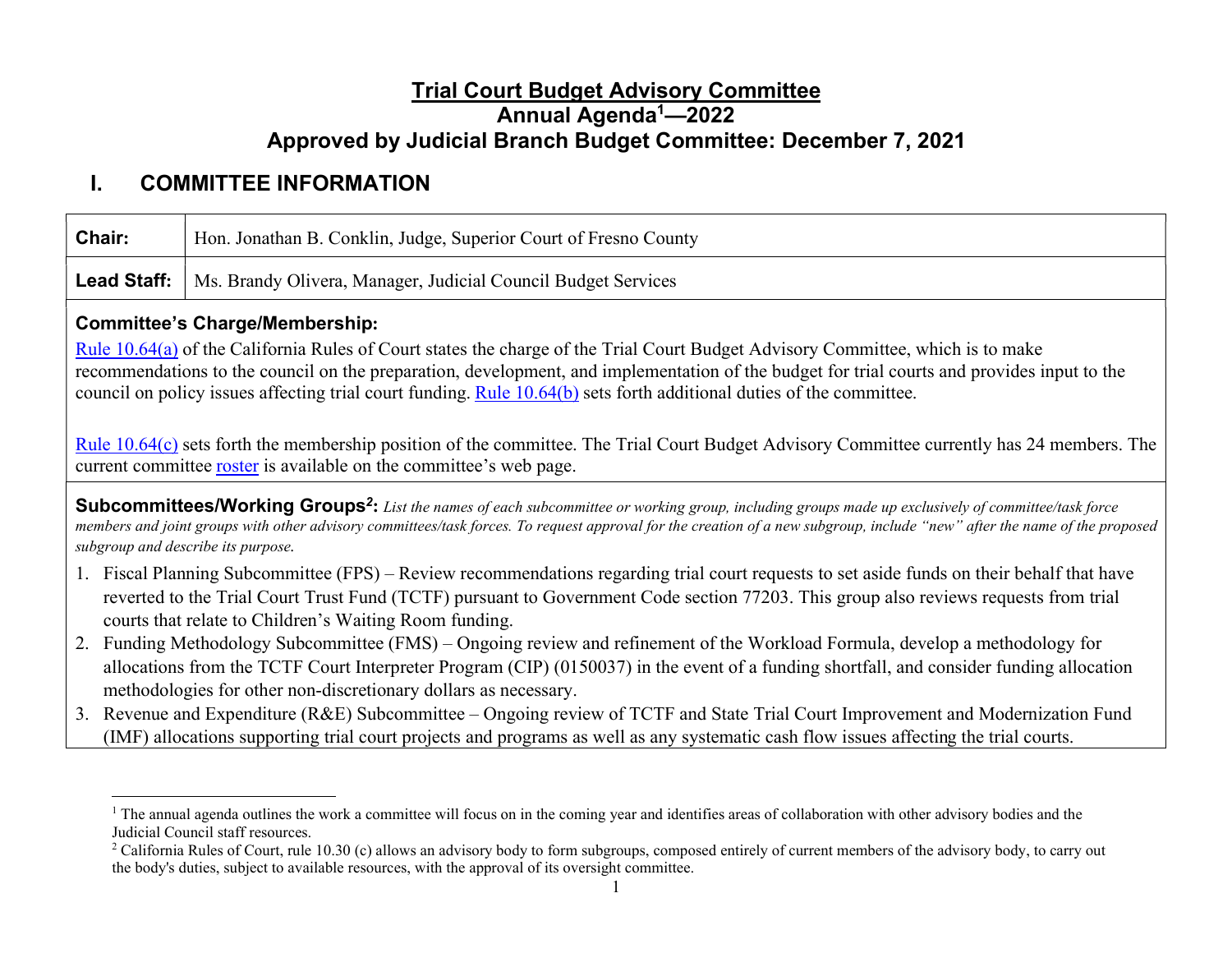- 4. Ad Hoc Interpreter Subcommittee To develop a methodology for allocations from the TCTF CIP in the event of a funding shortfall and review existing methodologies.
- 5. Ad Hoc COVID-19 Backlog Subcommittee To develop more precise definitions and practices for documenting and reporting COVIDrelated backlog and workload to be funded by the \$50 million one-time augmentation in the 2020 Budget Act and the \$60 million one-time augmentation in the 2021 Budget Act.
- 6. Ad Hoc Court Reporter Funding Subcommittee (New) To develop a methodology for allocations to all courts from the ongoing funding included in SB 170 that amended the 2021 Budget Act; \$7 million to cover the costs associated with increased transcript rates, and \$30 million to increase the number of court reports in family law and civil law case types.

### Meetings Planned for 2022<sup>3</sup> (Advisory body and all subcommittees and working groups)

Date/Time/Location or Teleconference:

The Trial Court Budget Advisory Committee usually holds four in-person meetings annually and the Funding Methodology Subcommittee holds two in-person meetings. A budget allocation is provided to the committee to cover the costs of travel and per diem to allow these budget discussions to occur in-person. Due to the COVID-19 pandemic and ongoing public health protocols that restrict in-person gatherings, the committee has not finalized its meeting schedule for 2022. Dates are estimated by month and the location is listed as "To Be Determined" where it would have been an in-person meeting. Additional meetings to address budget issues will be scheduled as needed.

### Trial Court Budget Advisory Committee

January 2022/Videoconference; March 2022/TBD; April 2022/Videoconference; May 2022/TBD; July 2022/TBD; November 2022/TBD

## Fiscal Planning Subcommittee

May 2022/Teleconference; October 2022/Teleconference; November 2022/TBD

## Revenue and Expenditure Subcommittee

March 2022/Teleconference

 $\boxtimes$  Check here if exception to policy is granted by Executive Office or rule of court.

<sup>&</sup>lt;sup>3</sup> Refer to *Operating Standards for Judicial Council Advisory Bodies* for governance on in-person meetings.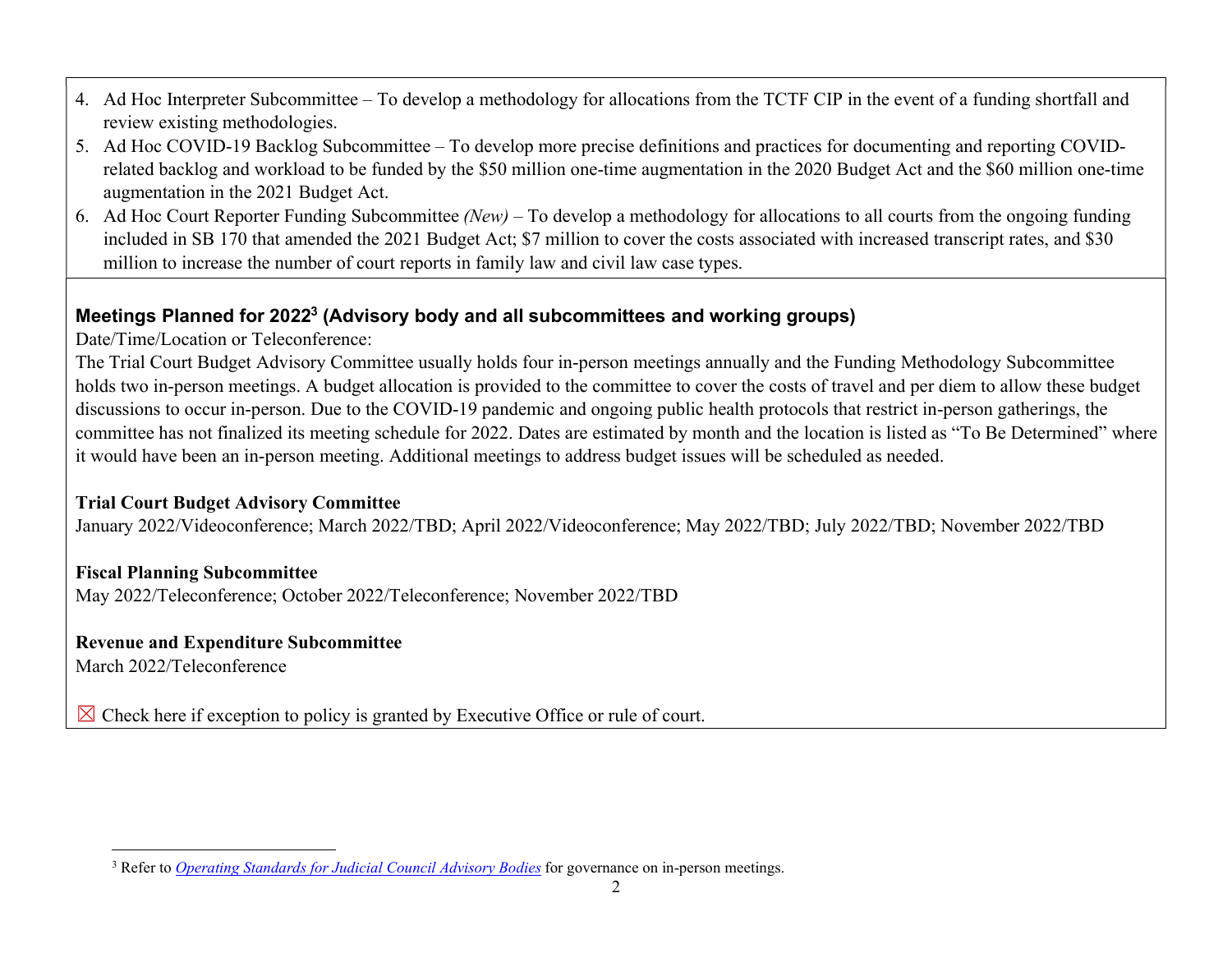# COMMITTEE PROJECTS

| #  | New or One-Time Projects <sup>4</sup>                                                                                                                                                                                                                                                                                                                                                                                                                                                                                                                                                                                                                                                                                                                                                                                                                                                                                                                                                                                                                                                                                           |                                            |  |
|----|---------------------------------------------------------------------------------------------------------------------------------------------------------------------------------------------------------------------------------------------------------------------------------------------------------------------------------------------------------------------------------------------------------------------------------------------------------------------------------------------------------------------------------------------------------------------------------------------------------------------------------------------------------------------------------------------------------------------------------------------------------------------------------------------------------------------------------------------------------------------------------------------------------------------------------------------------------------------------------------------------------------------------------------------------------------------------------------------------------------------------------|--------------------------------------------|--|
| 1. | <b>Project Title: Federally Funded Dependency Representation Program Allocation Methodology</b>                                                                                                                                                                                                                                                                                                                                                                                                                                                                                                                                                                                                                                                                                                                                                                                                                                                                                                                                                                                                                                 | <b>Priority</b> $I^5$                      |  |
|    |                                                                                                                                                                                                                                                                                                                                                                                                                                                                                                                                                                                                                                                                                                                                                                                                                                                                                                                                                                                                                                                                                                                                 | <b>Strategic Plan Goal<sup>6</sup> VII</b> |  |
|    | <b>Project Summary</b> ? Part of the charge of the committee pursuant to rule 10.64. The project originated as a result of up to \$30 million<br>General Fund included in the 2021 Budget Act for court-appointed counsel in dependency cases to address a shortfall between what was<br>expected could be claimed from Federal Title IV-E funding and what was able to be claimed once federal guidance on eligible activities<br>for Title IV-E reimbursement was provided. The Trial Court Budget Advisory Committee made a recommendation to the Judicial Branch<br>Budget Committee that was approved on November 4, 2021 to proportionally allocate and distribute funds in 2021-22 to Federally Funded<br>Dependency Representation Program providers based on invoicing and Judicial Council Center for Children, Families & the Courts<br>(CFCC) monitoring criteria. The expected outcome is to address shortfalls timely and accurately.<br><b>Status/Timeline:</b> One-time; the item is scheduled to be considered by the Judicial Council at its January 21, 2022 business meeting for<br>2021-22 implementation. |                                            |  |
|    | Fiscal Impact/Resources: CFCC and Budget Services staff.                                                                                                                                                                                                                                                                                                                                                                                                                                                                                                                                                                                                                                                                                                                                                                                                                                                                                                                                                                                                                                                                        |                                            |  |
|    | $\boxtimes$ This project may result in an allocation or distribution of funds to the courts. We will coordinate with Budget Services to ensure their review of<br>relevant materials.                                                                                                                                                                                                                                                                                                                                                                                                                                                                                                                                                                                                                                                                                                                                                                                                                                                                                                                                           |                                            |  |
|    | <b>Internal/External Stakeholders:</b> External stakeholders include the trial courts.                                                                                                                                                                                                                                                                                                                                                                                                                                                                                                                                                                                                                                                                                                                                                                                                                                                                                                                                                                                                                                          |                                            |  |
|    | <b>AC Collaboration:</b> Judicial Branch Budget Committee.                                                                                                                                                                                                                                                                                                                                                                                                                                                                                                                                                                                                                                                                                                                                                                                                                                                                                                                                                                                                                                                                      |                                            |  |

<sup>&</sup>lt;sup>4</sup> All proposed projects for the year must be included on the Annual Agenda. If a project implements policy or is a program, identify it as *implementation* or a program in the project description and attach the Judicial Council authorization/assignment or prior approved Annual Agenda to this Annual Agenda.

<sup>&</sup>lt;sup>5</sup> For non-rules and forms projects, select priority level 1 (must be done) or 2 (should be done). For rules and forms proposals, select one of the following priority levels: 1(a) Urgently needed to conform to the law; 1(b) Urgently needed to respond to a recent change in the law; 1(c) Adoption or amendment of rules or forms by a specified date required by statute or council decision; 1(d) Provides significant cost savings and efficiencies, generates significant revenue, or avoids a significant loss of revenue; 1(e) Urgently needed to remedy a problem that is causing significant cost or inconvenience to the courts or the public; 1(f) Otherwise urgent and necessary, such as a proposal that would mitigate exposure to immediate or severe financial or legal risk; 2(a) Useful, but not necessary, to implement statutory changes; 2(b) Helpful in otherwise advancing Judicial Council goals and objectives.

<sup>&</sup>lt;sup>6</sup> Indicate which goal number of The Strategic Plan for California's Judicial Branch the project most closely aligns.

 $^7$  A key objective is a strategic aim, purpose, or "end of action" to be achieved for the coming year.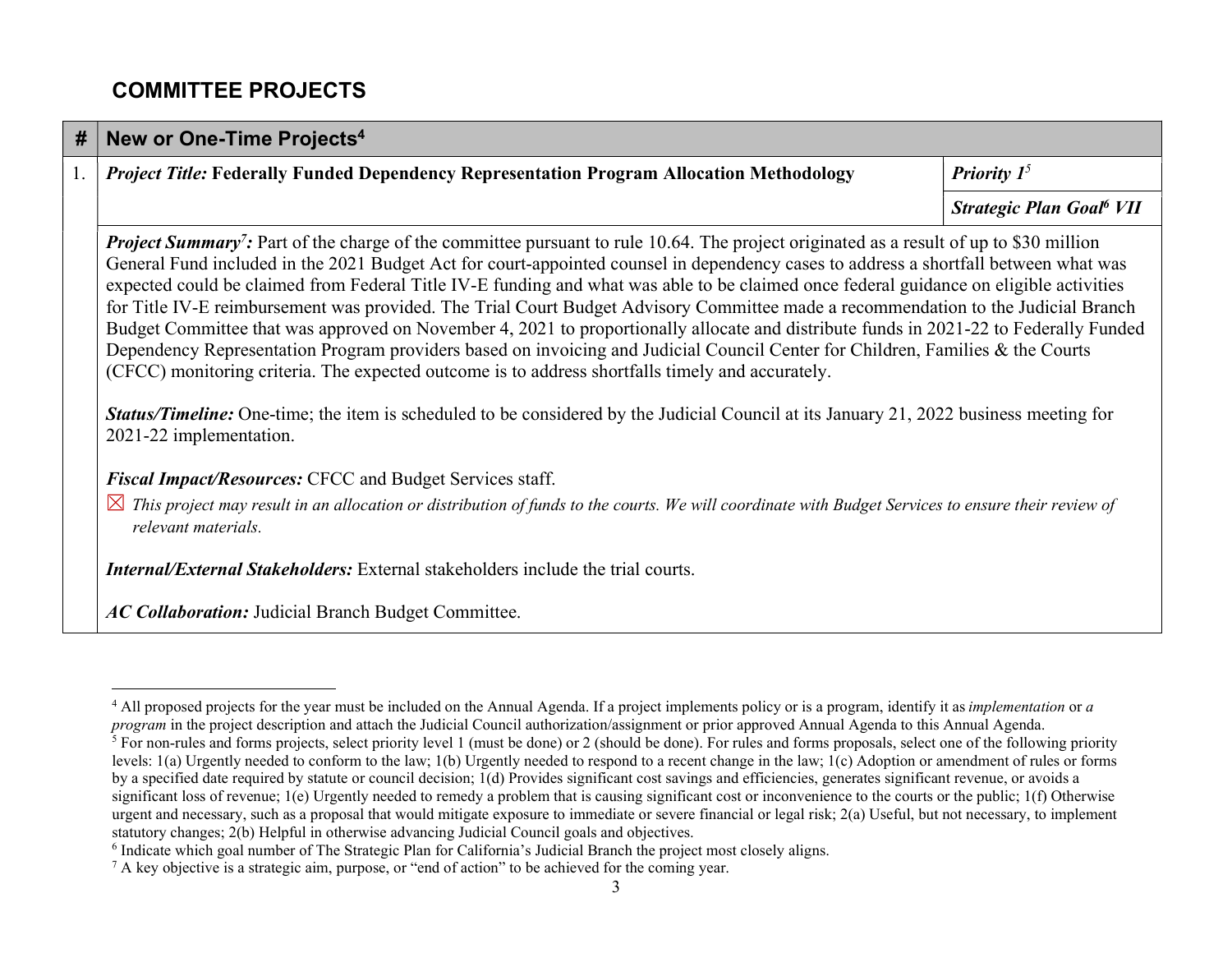|                                                                                                                                                                                                                                                                                                                                                                                                                                                                                                                                                                                                                                                                                                                                                                                                                                                                                                                                                                                                                                                                                                                                                                                                                                    | Strategic Plan Goal <sup>6</sup> VII       |  |
|------------------------------------------------------------------------------------------------------------------------------------------------------------------------------------------------------------------------------------------------------------------------------------------------------------------------------------------------------------------------------------------------------------------------------------------------------------------------------------------------------------------------------------------------------------------------------------------------------------------------------------------------------------------------------------------------------------------------------------------------------------------------------------------------------------------------------------------------------------------------------------------------------------------------------------------------------------------------------------------------------------------------------------------------------------------------------------------------------------------------------------------------------------------------------------------------------------------------------------|--------------------------------------------|--|
| <b>Project Summary</b> <sup>7</sup> : Part of the charge of the committee pursuant to rule 10.64. The project originated as a result of new, ongoing funding<br>included in the 2021 Budget Act; \$7 million to address cover the costs associated with increased transcript rates, and \$30 million to<br>increase the number of court reporters in family law and civil law case types, both of which cannot be used to supplant existing<br>expenditures in these areas. The Ad Hoc Court Reporter Funding Subcommittee was established to develop a methodology for allocating<br>these funds to all trial courts, and a recommendation by the Trial Court Budget Advisory Committee to the Judicial Branch Budget<br>Committee on December 7, 2021 was made and approved to allocate the \$7 million proportionally in one lump sum using an average of<br>the prior three-year transcript expenditures and an established baseline for identifying cost increases, and the \$30 million proportionally<br>based on the most-recently published Assessed Judicial Need, and after a funding floor is provided, both beginning in 2021-22. The<br>expected outcome is to assist the courts with costs for these defined areas. |                                            |  |
| Status/Timeline: Ongoing; this item is scheduled to be considered by the Judicial Council at its January 21, 2022 business meeting for<br>2021-22 implementation.                                                                                                                                                                                                                                                                                                                                                                                                                                                                                                                                                                                                                                                                                                                                                                                                                                                                                                                                                                                                                                                                  |                                            |  |
| Fiscal Impact/Resources: Business Management Services, Governmental Affairs, and Budget Services staff.                                                                                                                                                                                                                                                                                                                                                                                                                                                                                                                                                                                                                                                                                                                                                                                                                                                                                                                                                                                                                                                                                                                            |                                            |  |
| $\boxtimes$ This project may result in an allocation or distribution of funds to the courts. We will coordinate with Budget Services to ensure their review of<br>relevant materials.                                                                                                                                                                                                                                                                                                                                                                                                                                                                                                                                                                                                                                                                                                                                                                                                                                                                                                                                                                                                                                              |                                            |  |
| <b>Internal/External Stakeholders:</b> External stakeholders include the trial courts.                                                                                                                                                                                                                                                                                                                                                                                                                                                                                                                                                                                                                                                                                                                                                                                                                                                                                                                                                                                                                                                                                                                                             |                                            |  |
| AC Collaboration: Judicial Branch Budget Committee.                                                                                                                                                                                                                                                                                                                                                                                                                                                                                                                                                                                                                                                                                                                                                                                                                                                                                                                                                                                                                                                                                                                                                                                |                                            |  |
| <b>Project Title: Court Interpreter Employee Incentive Grant Funding</b>                                                                                                                                                                                                                                                                                                                                                                                                                                                                                                                                                                                                                                                                                                                                                                                                                                                                                                                                                                                                                                                                                                                                                           | Priority $1^5$                             |  |
|                                                                                                                                                                                                                                                                                                                                                                                                                                                                                                                                                                                                                                                                                                                                                                                                                                                                                                                                                                                                                                                                                                                                                                                                                                    | <b>Strategic Plan Goal<sup>6</sup> VII</b> |  |
| <b>Project Summary</b> <sup>7</sup> : Part of the charge of the committee pursuant to rule 10.64. The project originated as a result of new, one-time \$30<br>million included in the 2021 Budget Act for a new Court Interpreter Employee Incentive Grant program intended to increase the number of<br>new interpreters in trial courts, and to increase language access services to court users inside courthouses. CFCC has notified courts of the<br>funding and is developing an application process for interested courts to attest to qualification for grants under the provisions of the Budget<br>Act and based on their interpreter expenditures over the past four fiscal years. Grant applications will be reviewed by CFCC staff with<br>recommendations to be presented to the Trial Court Budget Committee, the Judicial Branch Budget Committee, and the Judicial Council<br>for approval, including an allocation methodology in the event the total grant requests exceed the \$30 million in one-time funding. The                                                                                                                                                                                            |                                            |  |

2. *Project Title:* Court Reporter Funding  $\boxed{Priority \, 1^5}$ 

expected outcome is to assist the courts with funding for staff interpreters based on approved grant applications.

#  $\mid$  New or One-Time Projects $^4$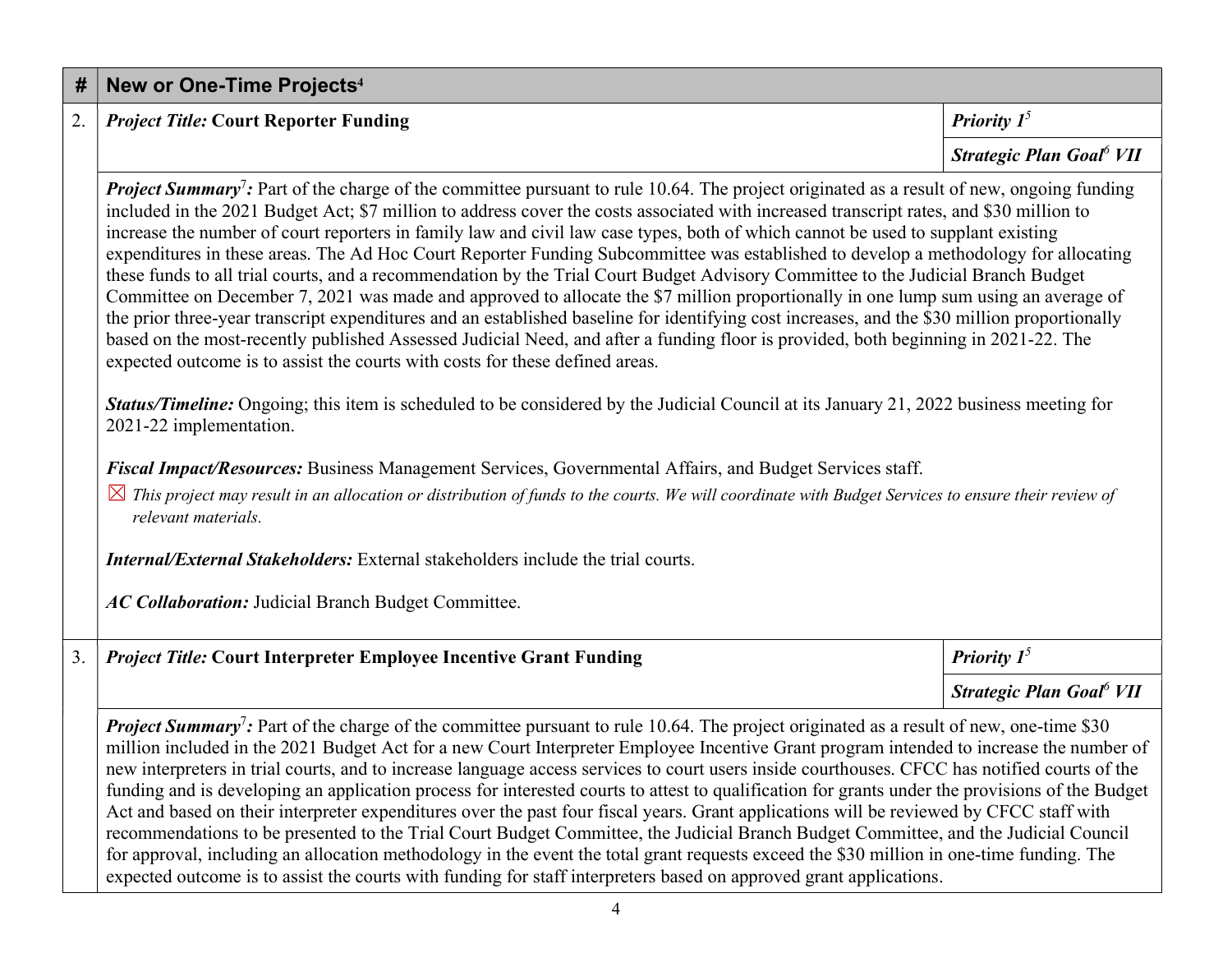## #  $\mid$  New or One-Time Projects $^4$

|    | Status/Timeline: One-time; targeted completion date is spring of 2022 for allocating funds to approved trial courts in 2021-22.                                                                                                                                                                                                                                                                                                                                                                                                                                                                                                                                                                                     |                                            |
|----|---------------------------------------------------------------------------------------------------------------------------------------------------------------------------------------------------------------------------------------------------------------------------------------------------------------------------------------------------------------------------------------------------------------------------------------------------------------------------------------------------------------------------------------------------------------------------------------------------------------------------------------------------------------------------------------------------------------------|--------------------------------------------|
|    | Fiscal Impact/Resources: CFCC and Budget Services staff.                                                                                                                                                                                                                                                                                                                                                                                                                                                                                                                                                                                                                                                            |                                            |
|    | $\boxtimes$ This project may result in an allocation or distribution of funds to the courts. We will coordinate with Budget Services to ensure their review of<br>relevant materials.                                                                                                                                                                                                                                                                                                                                                                                                                                                                                                                               |                                            |
|    | <b>Internal/External Stakeholders:</b> External stakeholders include the trial courts.                                                                                                                                                                                                                                                                                                                                                                                                                                                                                                                                                                                                                              |                                            |
|    | AC Collaboration: Judicial Branch Budget Committee.                                                                                                                                                                                                                                                                                                                                                                                                                                                                                                                                                                                                                                                                 |                                            |
| 4. | <b>Project Title: Base Funding Floor Adjustments</b>                                                                                                                                                                                                                                                                                                                                                                                                                                                                                                                                                                                                                                                                | Priority $1^5$                             |
|    |                                                                                                                                                                                                                                                                                                                                                                                                                                                                                                                                                                                                                                                                                                                     | <b>Strategic Plan Goal<sup>6</sup> VII</b> |
|    | Advisory Committee no later than December, to determine whether an inflationary adjustment is needed. In the summer of 2021, two<br>requests were received by Alpine and Sierra Superior Courts for an ongoing increase effective July 1, 2022 and was recommended by the<br>Trial Court Budget Advisory Committee to the Judicial Branch Budget Committee on December 7, 2021 and approved. The expected<br>outcome is to assist these courts in providing the identified funding needed to maintain operations and provide access to justice.<br>Status/Timeline: One-time; this item is scheduled to be considered by the Judicial Council at its March 11, 2022 business meeting for<br>2022-23 implementation. |                                            |
|    |                                                                                                                                                                                                                                                                                                                                                                                                                                                                                                                                                                                                                                                                                                                     |                                            |
|    | Fiscal Impact/Resources: Budget Services staff.<br>$\boxtimes$ This project may result in an allocation or distribution of funds to the courts. We will coordinate with Budget Services to ensure their review of                                                                                                                                                                                                                                                                                                                                                                                                                                                                                                   |                                            |
|    | relevant materials.                                                                                                                                                                                                                                                                                                                                                                                                                                                                                                                                                                                                                                                                                                 |                                            |
|    | Internal/External Stakeholders: External stakeholders include the two smallest trial courts, Alpine and Sierra.                                                                                                                                                                                                                                                                                                                                                                                                                                                                                                                                                                                                     |                                            |
|    | AC Collaboration: Judicial Branch Budget Committee.                                                                                                                                                                                                                                                                                                                                                                                                                                                                                                                                                                                                                                                                 |                                            |
| 5. | <i>Project Title:</i> State Trial Court Improvement and Modernization Fund Allocation Adjustment                                                                                                                                                                                                                                                                                                                                                                                                                                                                                                                                                                                                                    | <b>Priority</b> $I^5$                      |

<sup>&</sup>lt;sup>8</sup> A key objective is a strategic aim, purpose, or "end of action" to be achieved for the coming year.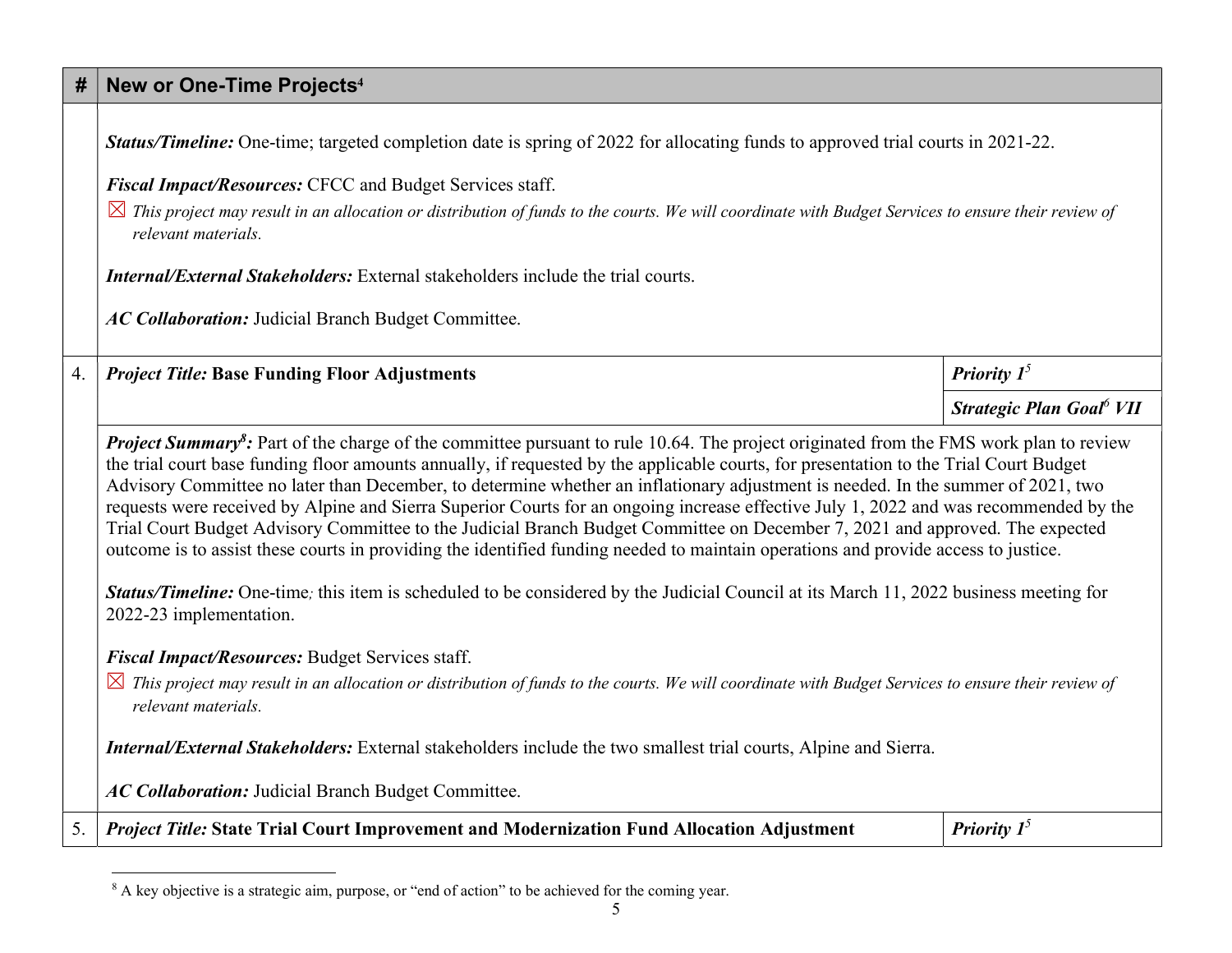#### #  $\mid$  New or One-Time Projects $^4$

Strategic Plan Goal<sup>6</sup> VII

Project Summary<sup>7</sup>: Part of the charge of the committee pursuant to rule 10.64. The project originated from a request from Judicial Council Information Technology to transfer approved IMF funds from Local Assistance to State Operations, which the office will utilize for staff employees in lieu of contractors for telecommunications, statewide planning, and development support programs. A recommendation was made by the Trial Court Budget Advisory Committee to the Judicial Branch Budget Committee on December 7, 2021 and approved. The expected outcome is to hire and retain permanent positions for programs to provide a foundational level of support and maintain institutional knowledge in these areas.

**Status/Timeline:** One-time; this item is scheduled to be considered by the Judicial Council at its March 11, 2022 business meeting for 2021-22 implementation.

Fiscal Impact/Resources: Information Technology and Budget Services staff.

 $\Box$  This project may result in an allocation or distribution of funds to the courts. We will coordinate with Budget Services to ensure their review of relevant materials.

Internal/External Stakeholders: External stakeholders include the trial courts.

AC Collaboration: Judicial Branch Budget Committee.

### 6. *Project Title:* Delegation of Trial Court Trust Fund Authority **Priorice Authority** Priority 2<sup>5</sup>

Strategic Plan Goal<sup>6</sup> VII

Project Summary<sup>7</sup>: Part of the charge of the committee pursuant to rule 10.64. The project originated from an identified opportunity to increase efficiencies to operational impacts in allowing for immediate implementation to meet the critical needs of trial courts and enable council staff to commit funding on a timely basis by delegating authority to the Judicial Council Administrative Director to transfer TCTF funding allocations approved by the Judicial Council between programs or projects. This approach is consistent with the council's past practice in delegating limited authority to the Administrative Director to transfer allocations funded from the IMF, and a recommendation has been made by the Trial Court Budget Advisory Committee to the Judicial Branch Budget Committee on December 7, 2021 and approved. The expected outcome is to increase efficiencies in making timely transfers when available and as needed.

Status/Timeline: One-time; this item is scheduled to be considered by the Judicial Council at its March 11, 2022 business meeting for immediate implementation upon approval by the council.

Fiscal Impact/Resources: Various Judicial Council offices that provides services to trial courts.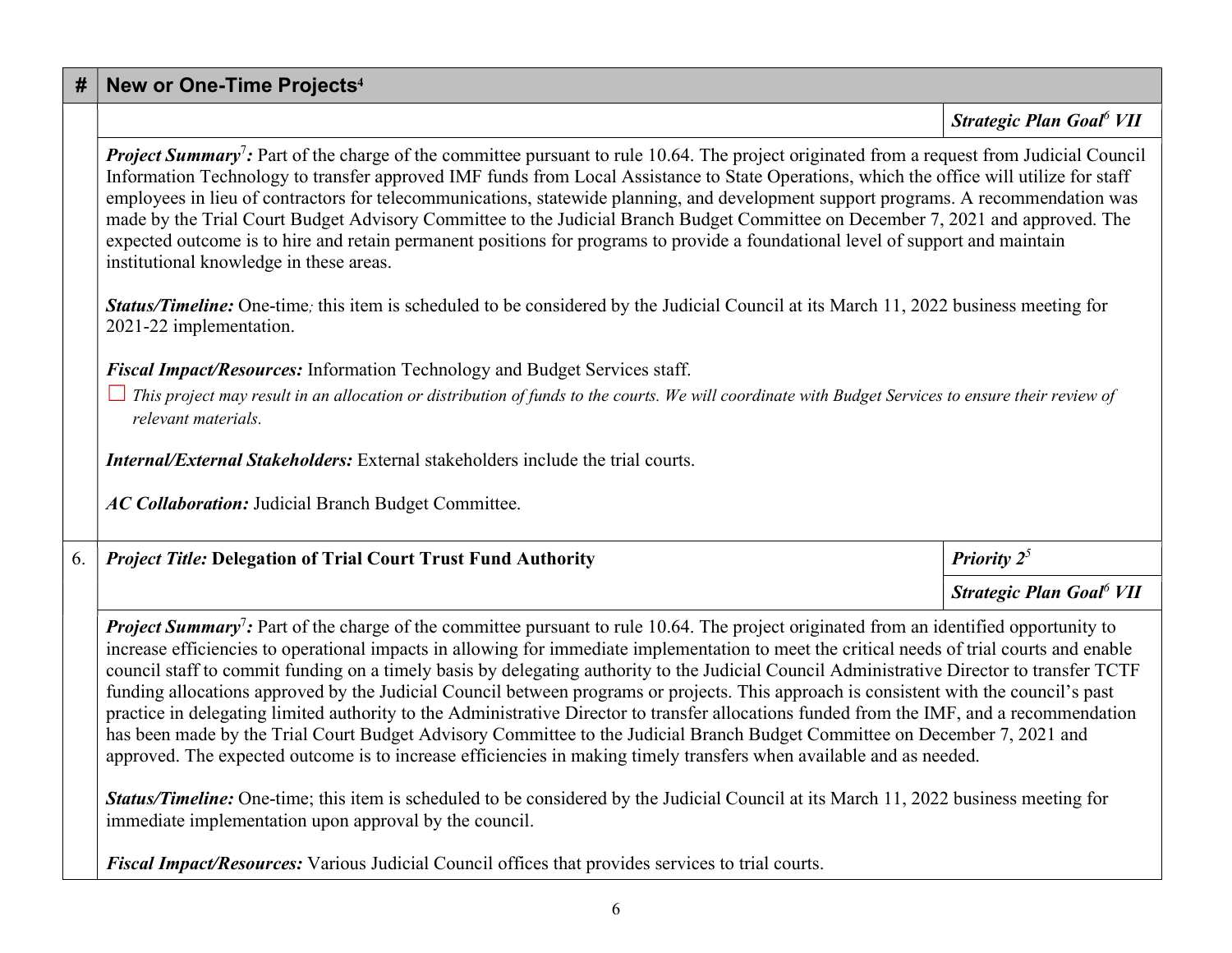## #  $\mid$  New or One-Time Projects $^4$

 $\boxtimes$  This project may result in an allocation or distribution of funds to the courts. We will coordinate with Budget Services to ensure their review of relevant materials.

Internal/External Stakeholders: Internal stakeholders include various Judicial Council offices; external stakeholders include the R&E Subcommittee, Trial Court Budget Advisory Committee, Judicial Branch Budget Committee, and the Judicial Council.

AC Collaboration: Judicial Branch Budget Committee.

#### 7. *Project Title:* Court Cluster System and Floor Funding Priority 2<sup>5</sup>

Strategic Plan Goal<sup>6</sup> VII

Project Summary<sup>7</sup>: Part of the charge of the committee pursuant to rule 10.64. The project originated from an FMS recommendation on February 20, 2020 to initiate an ad hoc subcommittee to reevaluate the cluster system and floor funding to identify any opportunities for refinement or change. The expected outcome could impact the statewide four-cluster system and/or its criteria as well as updates to the funding floor determination process.

Status/Timeline: One-time.

Fiscal Impact/Resources: Budget Services and Business Management Services staff.

 $\boxtimes$  This project may result in an allocation or distribution of funds to the courts. We will coordinate with Budget Services to ensure their review of relevant materials.

Internal/External Stakeholders: External stakeholders include the trial courts.

AC Collaboration: Workload Assessment Advisory Committee and Judicial Branch Budget Committee.

| 8. <i>Project Title:</i> Trial Court Pension Trust Fund | <b>Priority</b> $2^5$                   |
|---------------------------------------------------------|-----------------------------------------|
|                                                         | <i><b>Strategic Plan Goal</b></i> $VII$ |

Project Summary<sup>9</sup>: Part of the charge of the committee pursuant to rule 10.64. The project originated from a January 2019 Senate Bill 1413 (Chapter 665, Statutes of 2018) creating Government Code 21711, which established the California Employers' Pension Prefunding Trust (CEPPT). The CEPPT is a trust fund dedicated to prefunding employer contributions to defined benefit pension systems and works similarly to the existing California Employer's Retiree Benefit Trust dedicated to prefunding other post-employment benefits. The Trial Court Budget Advisory Committee voted on July 16, 2020 to further research the cost benefit impact for developing a recommendation

<sup>&</sup>lt;sup>9</sup> A key objective is a strategic aim, purpose, or "end of action" to be achieved for the coming year.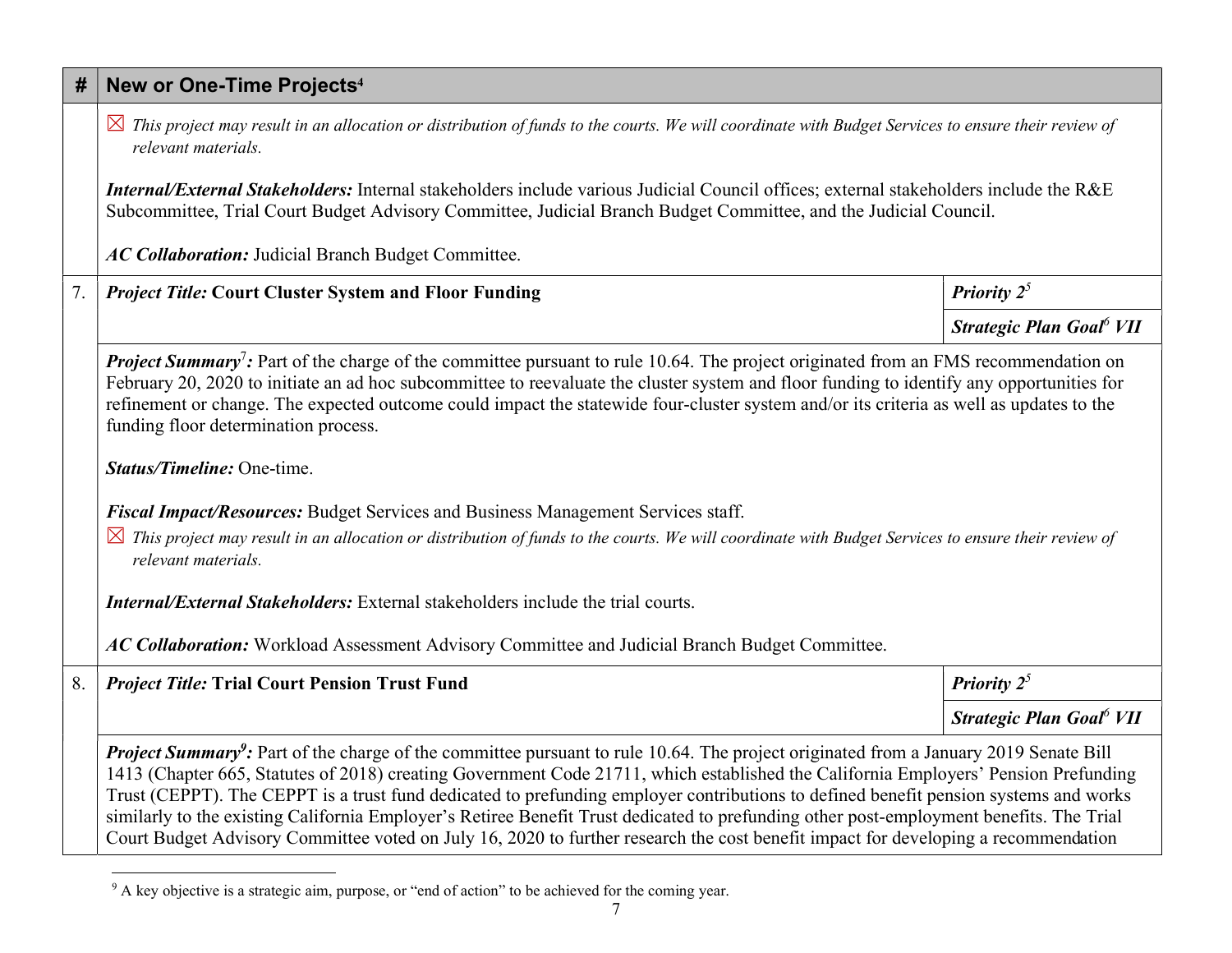| #  | New or One-Time Projects <sup>4</sup>                                                                                                                                                                                                                                                                                                                                                                                             |                                      |  |
|----|-----------------------------------------------------------------------------------------------------------------------------------------------------------------------------------------------------------------------------------------------------------------------------------------------------------------------------------------------------------------------------------------------------------------------------------|--------------------------------------|--|
|    | regarding potential trial court participation in the CEPPT for consideration by the Judicial Council at a future business meeting. The<br>expected outcome will inform the recommendation to the council.                                                                                                                                                                                                                         |                                      |  |
|    | Status/Timeline: One-time.                                                                                                                                                                                                                                                                                                                                                                                                        |                                      |  |
|    | Fiscal Impact/Resources: Branch Accounting and Procurement and Budget Services staff.                                                                                                                                                                                                                                                                                                                                             |                                      |  |
|    | $\boxtimes$ This project may result in an allocation or distribution of funds to the courts. We will coordinate with Budget Services to ensure their review of<br>relevant materials.                                                                                                                                                                                                                                             |                                      |  |
|    | <b>Internal/External Stakeholders:</b> External stakeholders include the trial courts.                                                                                                                                                                                                                                                                                                                                            |                                      |  |
|    | AC Collaboration: Judicial Branch Budget Committee.                                                                                                                                                                                                                                                                                                                                                                               |                                      |  |
| 9. | <b>Project Title: Judicial Council-Provided Services Review</b>                                                                                                                                                                                                                                                                                                                                                                   | <b>Priority</b> $2^5$                |  |
|    |                                                                                                                                                                                                                                                                                                                                                                                                                                   | Strategic Plan Goal <sup>6</sup> VII |  |
|    | <b>Project Summary<sup>10</sup>:</b> Part of the charge of the committee pursuant to rule 10.64. The project originated from the FMS work plan to identify<br>and evaluate the impact of Judicial Council-provided services versus those that are funded by local trial court operations funds. The<br>expected outcome is to determine if any services provided should be shifted or combined along with any associated funding. |                                      |  |
|    | Status/Timeline: One-time.                                                                                                                                                                                                                                                                                                                                                                                                        |                                      |  |
|    | Fiscal Impact/Resources: Various Judicial Council offices that provides services to trial courts.                                                                                                                                                                                                                                                                                                                                 |                                      |  |
|    | $\boxtimes$ This project may result in an allocation or distribution of funds to the courts. We will coordinate with Budget Services to ensure their review of<br>relevant materials.                                                                                                                                                                                                                                             |                                      |  |
|    | <b>Internal/External Stakeholders:</b> Workload Assessment Advisory Committee.                                                                                                                                                                                                                                                                                                                                                    |                                      |  |
|    | AC Collaboration: Various advisory bodies that have programs that provide various court services and the Judicial Branch Budget<br>Committee.                                                                                                                                                                                                                                                                                     |                                      |  |

<sup>&</sup>lt;sup>10</sup> A key objective is a strategic aim, purpose, or "end of action" to be achieved for the coming year.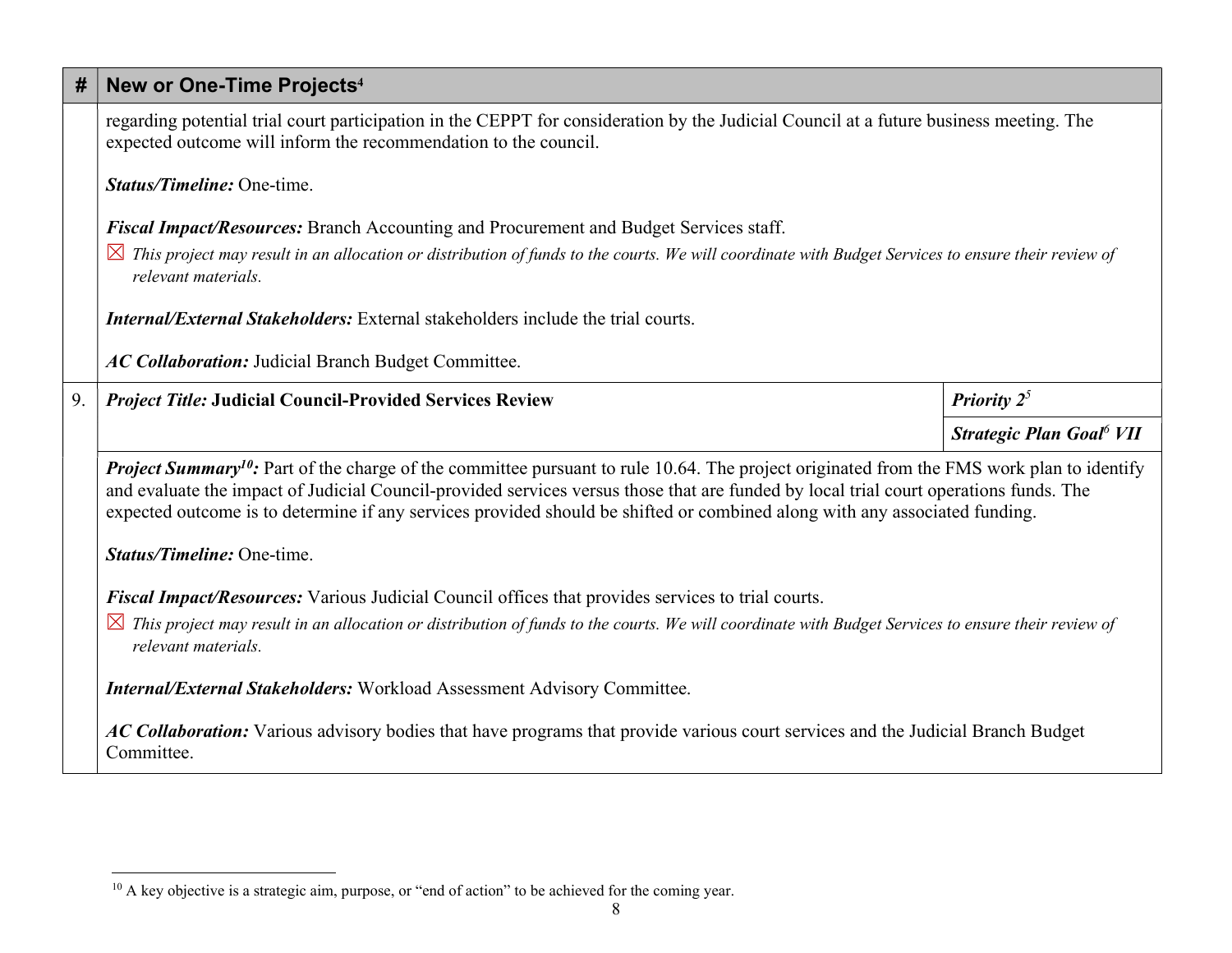| # | Ongoing Projects and Activities <sup>4</sup>                                                                                               |                                                    |
|---|--------------------------------------------------------------------------------------------------------------------------------------------|----------------------------------------------------|
|   | <i>Project Title:</i> Workload Formula Adjustment Request Process (ARP)                                                                    | <b>Priority</b> $I^5$                              |
|   |                                                                                                                                            | <i>Strategic Plan Goal</i> <sup>6</sup> <i>VII</i> |
|   | <b>Project Summary</b> ?: Part of the charge of the committee pursuant to rule 10.64. At its August 22, 2013 meeting, the Judicial Council |                                                    |

approved a recommendation made by the Trial Court Budget Advisory Committee to approve the Workload Formula Adjustment Request Process to allow courts an annual opportunity to submit recommendations for changes to the Workload Formula. The expected outcome is to assist the courts and the council with ongoing review and refinements to the Workload Formula.

#### Status/Timeline: Ongoing.

Fiscal Impact/Resources: Budget Services and Business Management Services staff.

 $\boxtimes$  This project may result in an allocation or distribution of funds to the courts. We will coordinate with Budget Services to ensure their review of relevant materials.

Internal/External Stakeholders: External stakeholders include the trial courts.

AC Collaboration: The Workload Assessment Advisory Committee oversees the Resource Assessment Study model, which informs the Workload Formula and is often the area for recommendation submissions by trial courts.

| 2.   Project Title: Interpreter Funding Methodology | <b>Priority</b> $X^5$                |
|-----------------------------------------------------|--------------------------------------|
|                                                     | Strategic Plan Goal <sup>6</sup> VII |

Project Summary<sup>7</sup>: Part of the charge of the committee pursuant to rule 10.64. The project originated due to the declining fund balance in the TCTF CIP (0150037), and the Ad Hoc Interpreter Subcommittee was established to develop a methodology for allocations from the CIP in the event of a funding shortfall and to review existing methodologies. The Ad Hoc Interpreter Subcommittee made a recommendation to the Trial Court Budget Advisory Committee that was approved by the Judicial Council on July 24, 2020, to allocate the 2020 Budget Act appropriation to the trial courts, replacing the prior reimbursement process; the same methodology continued for 2021- 22. The Trial Court Budget Advisory Committee made a recommendation to the Judicial Branch Budget Committee on December 7, 2021 on a proportional allocation methodology effective July 1, 2022 that incorporates the prior three years' interpreter expenditures and allocated funds up to the appropriation amount which was approved. Unspent funds will reimburse courts with a shortfall. The Ad Hoc Interpreter Subcommittee will continue its work to fine-tune the allocation methodology for Trial Court Budget Advisory Committee and Judicial Branch Budget Committee consideration for the 2023-24 fiscal year to consider what other data can be utilized and considered from current case management systems and reporting capabilities. The expected outcome is to continue to appropriately allocate funds that do not exceed the CIP appropriation via a methodology that takes workload into consideration, utilizing the best data available.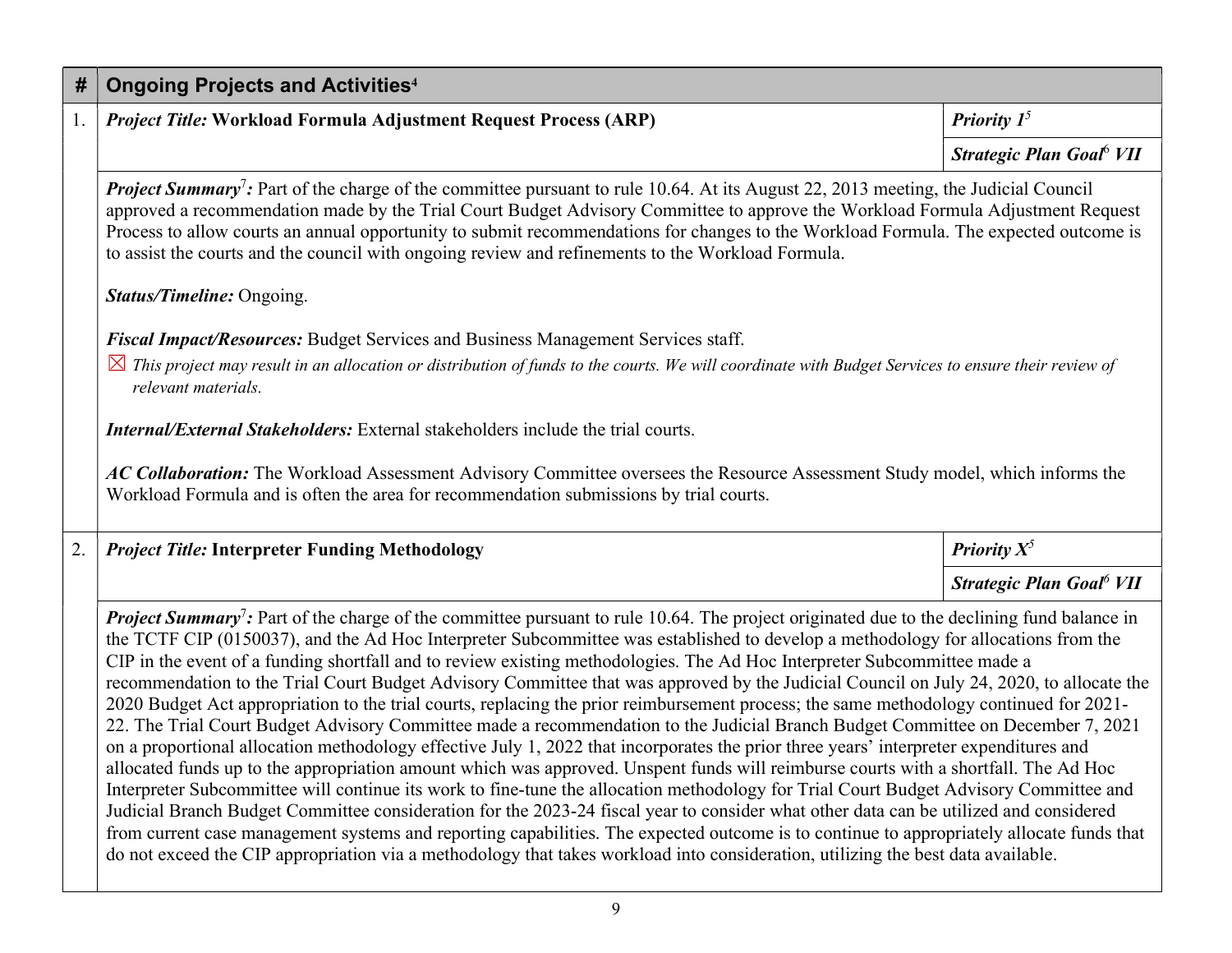## $#$  Ongoing Projects and Activities<sup>4</sup>

Status/Timeline: This item is scheduled to be considered by the Judicial Council at its January 21, 2022 business meeting for 2022-23 implementation. Targeted completion date for further refinement of the ongoing allocation methodology is fiscal year 2022–23 for 2023-24 implementation.

Fiscal Impact/Resources: Budget Services and CFCC staff.

 $\boxtimes$  The project includes allocations or distributions of funds to the courts, which have been reviewed and approved by Budget Service.

Internal/External Stakeholders: External stakeholders include the trial courts.

AC Collaboration: Judicial Branch Budget Committee.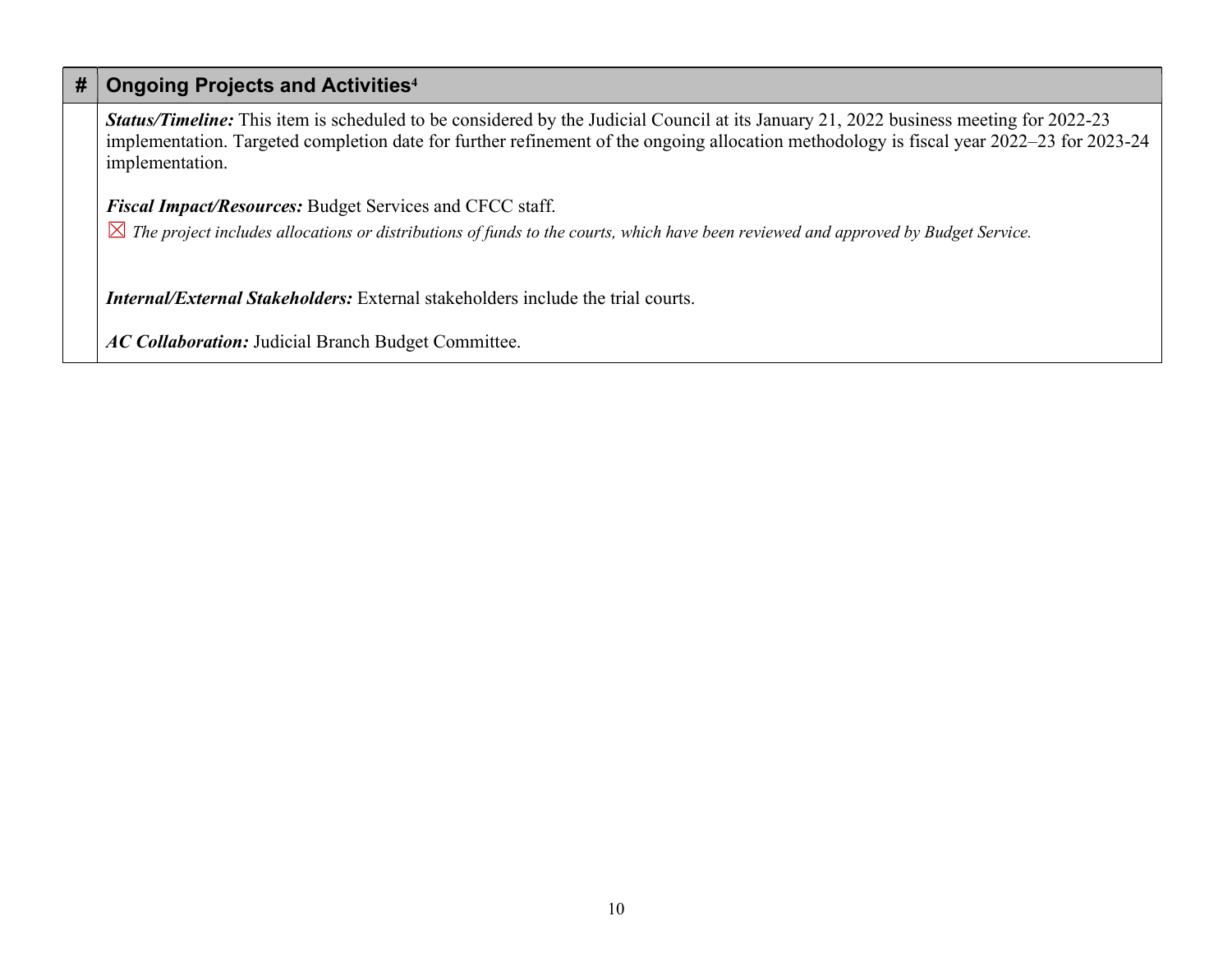# LIST OF 2021 PROJECT ACCOMPLISHMENTS

# $#$  Project Highlights and Achievements

#### 1. COVID-19 Backlog Funding

The 2020-21 \$50 million one-time COVID-19 backlog funding was allocated in two \$25 million installments for the 2020-21 fiscal year, with a redistribution that occurred prior to the end of the fiscal year. The first \$25 million was approved the Judicial Council at its July 24, 2020 business meeting, and allocated funding proportionally based on trial courts' Workload Formula; the second \$25 million was first a presentation by the Trial Court Budget Advisory Committee to the Judicial Branch Budget Committee on November 12, 2020 and included a COVID-19 related backlog definition, reporting requirements, and methodology for allocation. The recommendation was subsequently approved by the Judicial Council on January 22, 2021.

The Trial Court Budget Advisory Committee made a recommendation to the Judicial Branch Budget Committee on August 13, 2021 on an allocation methodology for the 2021-22 \$60 million one-time COVID-driven caseload backlog funding in one lump sum. The recommendation was adjusted by the Judicial Branch Budget Committee to include two separate \$30 million allocations; one in October 2021 and the other in January 2022 based on the most updated filings and clearance data available. The recommendation was subsequently approved by the Judicial Council on October 1, 2021; therefore; this item is not carried forward into the 2022 agenda.

#### 2. Child Support Commissioner and Family Law Facilitator (AB 1058) Funding

The Trial Court Budget Advisory Committee made a recommendation to the Judicial Council that was approved on July 9, 2021 on a new, population-based funding methodology for the AB 1058 Family Law Facilitator program effective 2021-22, a continuation of fund reallocations for the AB 1058 Child Support Commissioner program, and base and federal drawdowns.

#### 3. Workload Formula, IMF, and TCTF Allocations

The Judicial Branch Budget Committee and the Trial Court Budget Advisory Committee made 2021-22 recommendations to the Judicial Council that included IMF and TCTF allocations, a \$2.259 billion allocation to the trial courts from the TCTF, and an ongoing restoration of \$167.831 million that was approved on July 9, 2021. IMF and TCTF allocation adjustments were not needed as it was determined that both funds were in a position to support the allocation requests for 2021-22.

The Trial Court Budget Committee made a recommendation to the Judicial Branch Budget Committee on May 18, 2021 on an allocation methodology for new, ongoing \$72.2 million included in the 2021 Budget Act for trial courts to address inflationary cost increases, which took a similar approach as the current Workload Formula. The recommendation was adjusted by the Judicial Branch Budget Committee to allocate the funds to all courts using a 3.7 percent Consumer Price Index-based increase which was subsequently approved by the Judicial Council on July 9, 2021. In addition, a request to fund courts below the Workload Formula average funding level and to bring them up to an 85-percent funding level is included in a 2022-23 budget change proposal.